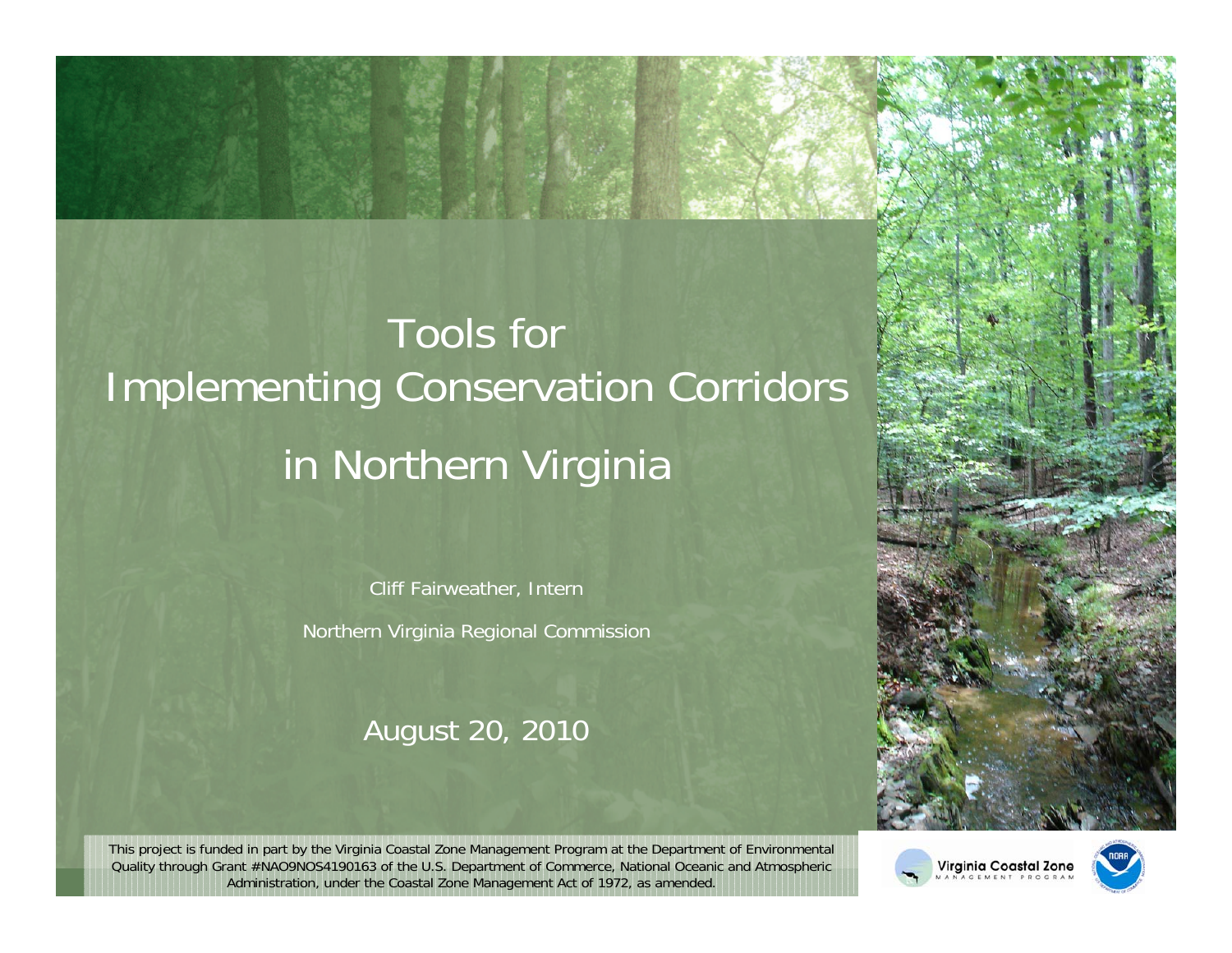## Presentation Goals

- **Q** Present examples of existing policy and regulatory tools
- $\Box$  Provide a sense of the range of available tools
- $\Box$  Stimulate further thinking about how tools might be employed

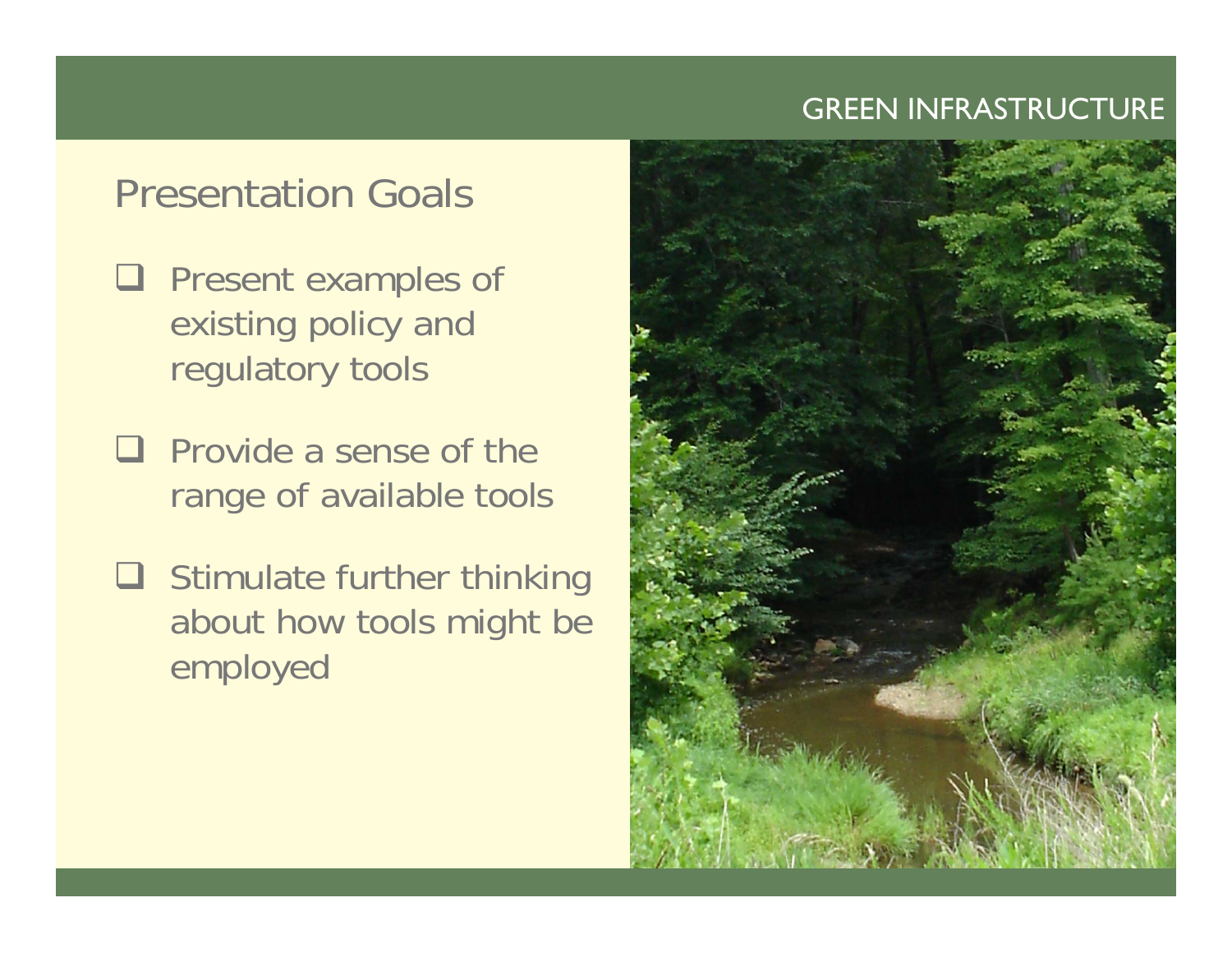# Types of Tools:

- –Comprehensive/master/general plans
- –Specially designated areas
- Zoning/subdivision ordinances
- Opens space plans
- Watershed plans
- –Urban forestry plans
- –Natural resources plans
- –Cultural resources plans
- Trail plans

The "Implementation Quilt" (Benedict & McMahon)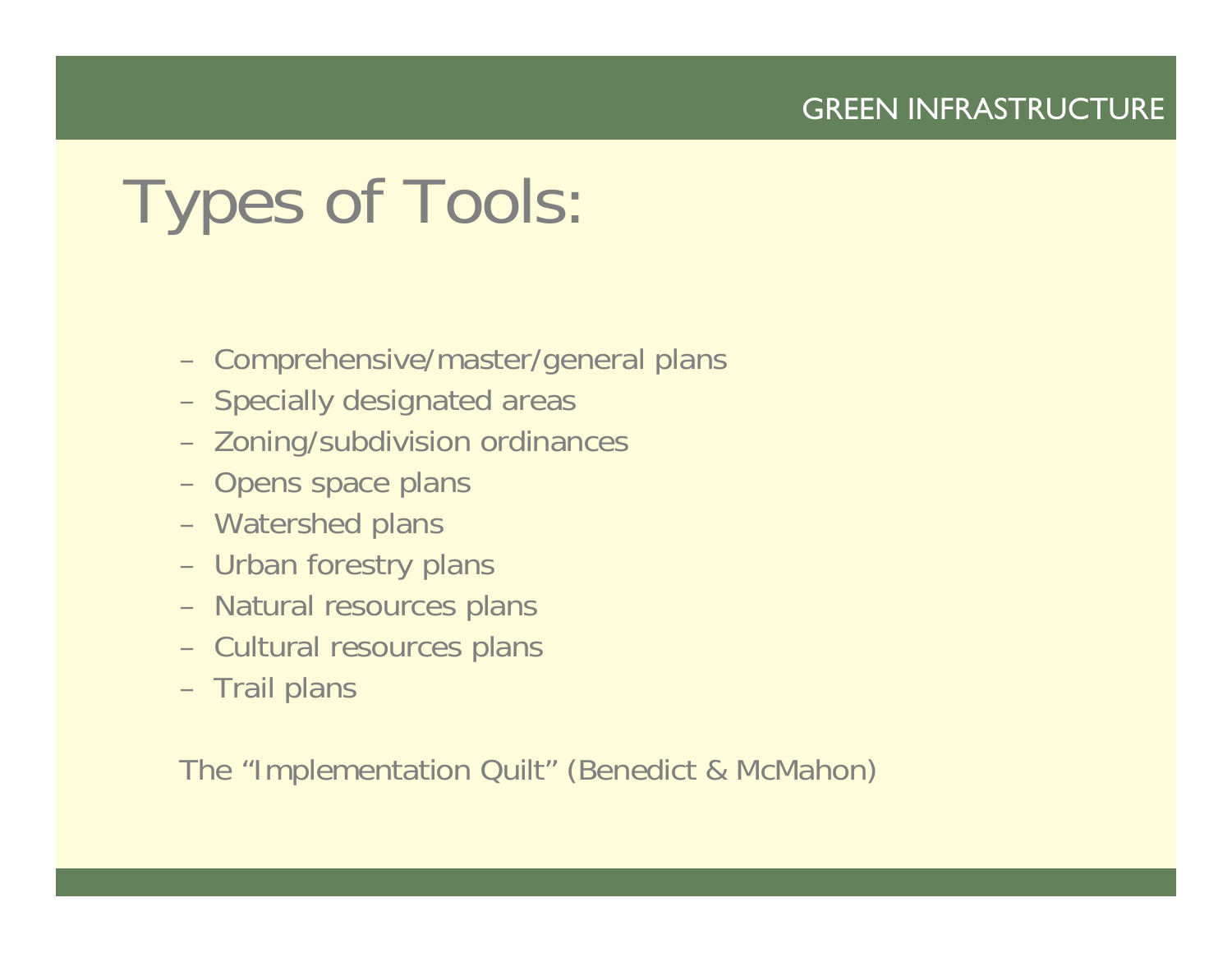# Comprehensive/Master/General Plans - Examples

Fairfax Co. – Environment Section

- Obj. 9: Identify, protect and enhance an integrated network of ecologically valuable land and surface waters for present and future residents of Fairfax County.
- Loudoun Co. Chp. 5: The Green Infrastructure
	- Green infrastructure elements identified
	- Green infrastructure map

Prince William Co. – Chp. 8: Environment

– Identify, manage, and protect all ecological communities and wildlife – especially critical habitats – as well as endangered and threatened species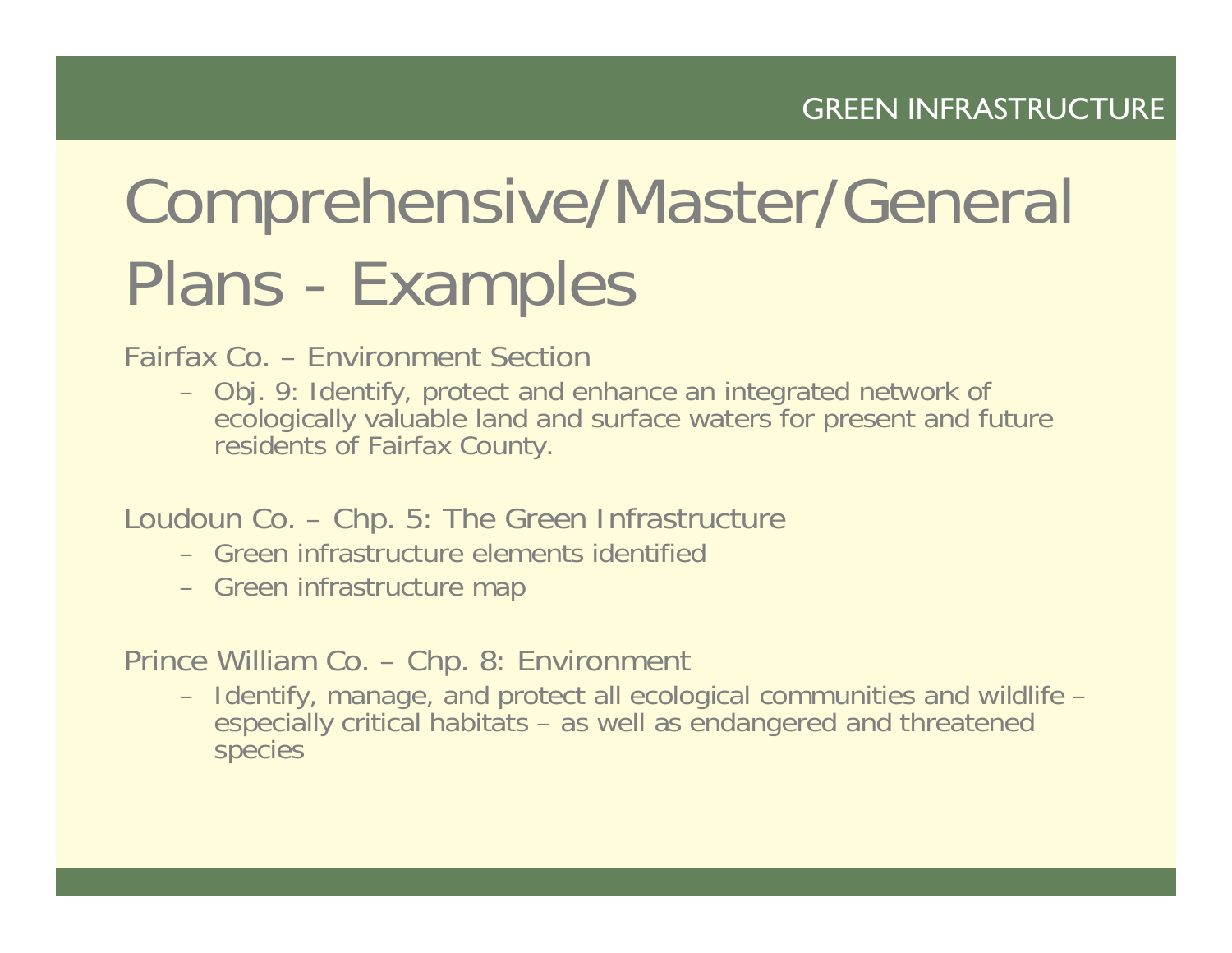## Special Designated Areas

#### **Fairfax Co. - Occoquan downzoned area**

- •Protection for Occoquan Reservoir
- •Network of protected natural areas

#### **Loudoun Co. - Rural Policy Area (RPA)**

- $\bullet$ Specifies GI elements in RPA
- Calls for protection of GI elements
- Includes GI specific policies
- •Working landscapes (agriculture, minerals)

#### **Prince William Co. - The Rural Area (aka Rural Crescent)**

- • Intended to avoid the negative economic, social, and environmental characteristics of sprawl development
- • Helps preserve agricultural economy and resources, groundwater supply quality, and present open space and rural character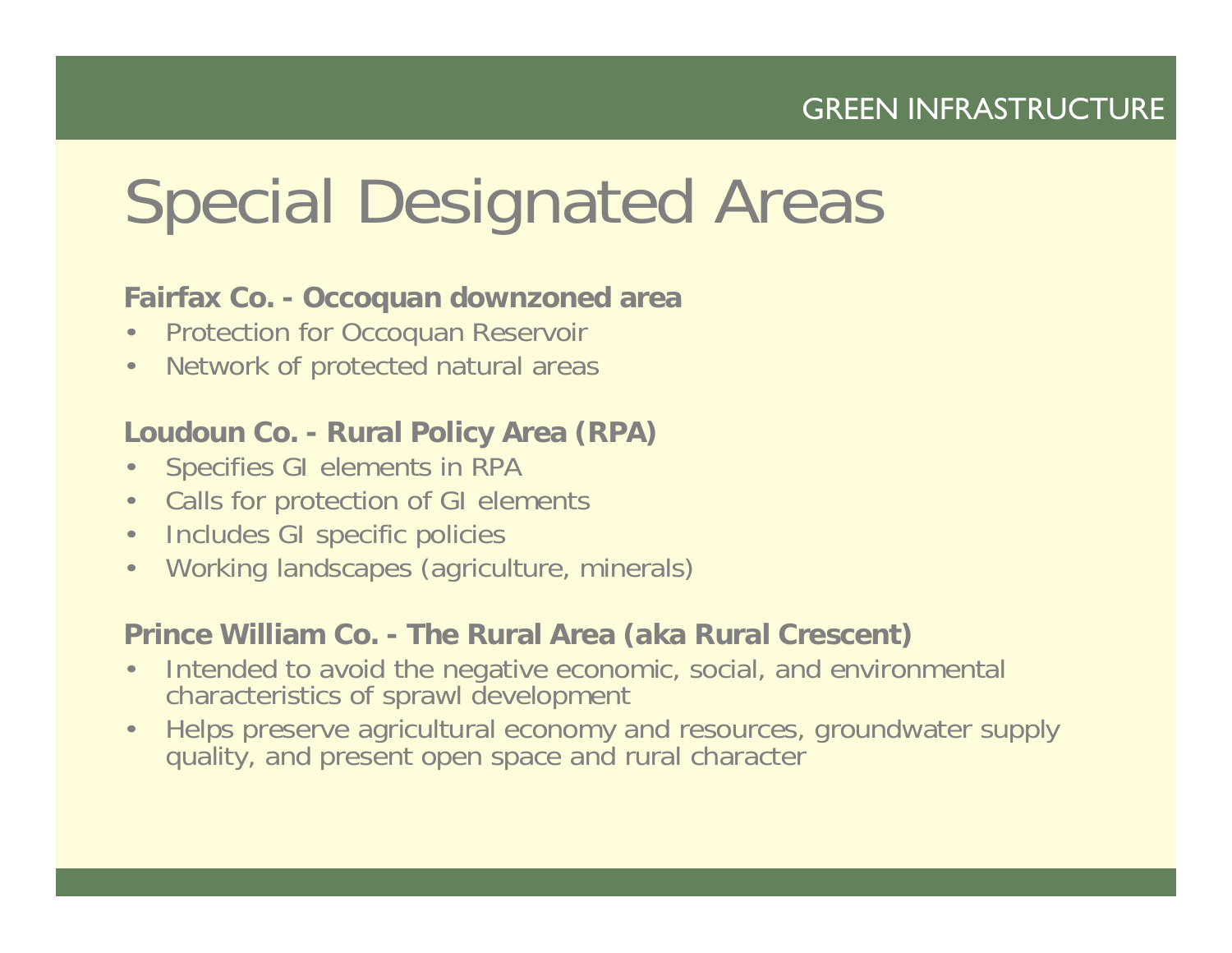# Zoning/Sub-division Ordinances

## **Loudoun Co.**

- Limestone Overlay District
- Mountainside Development Overlay District

## **Prince William Co.**

• Cluster Development (Sec. 32-300.42. - Open space)

### **All tidewater jurisdictions –** Chesapeake Bay **Ordinances**

• Resource Protection Areas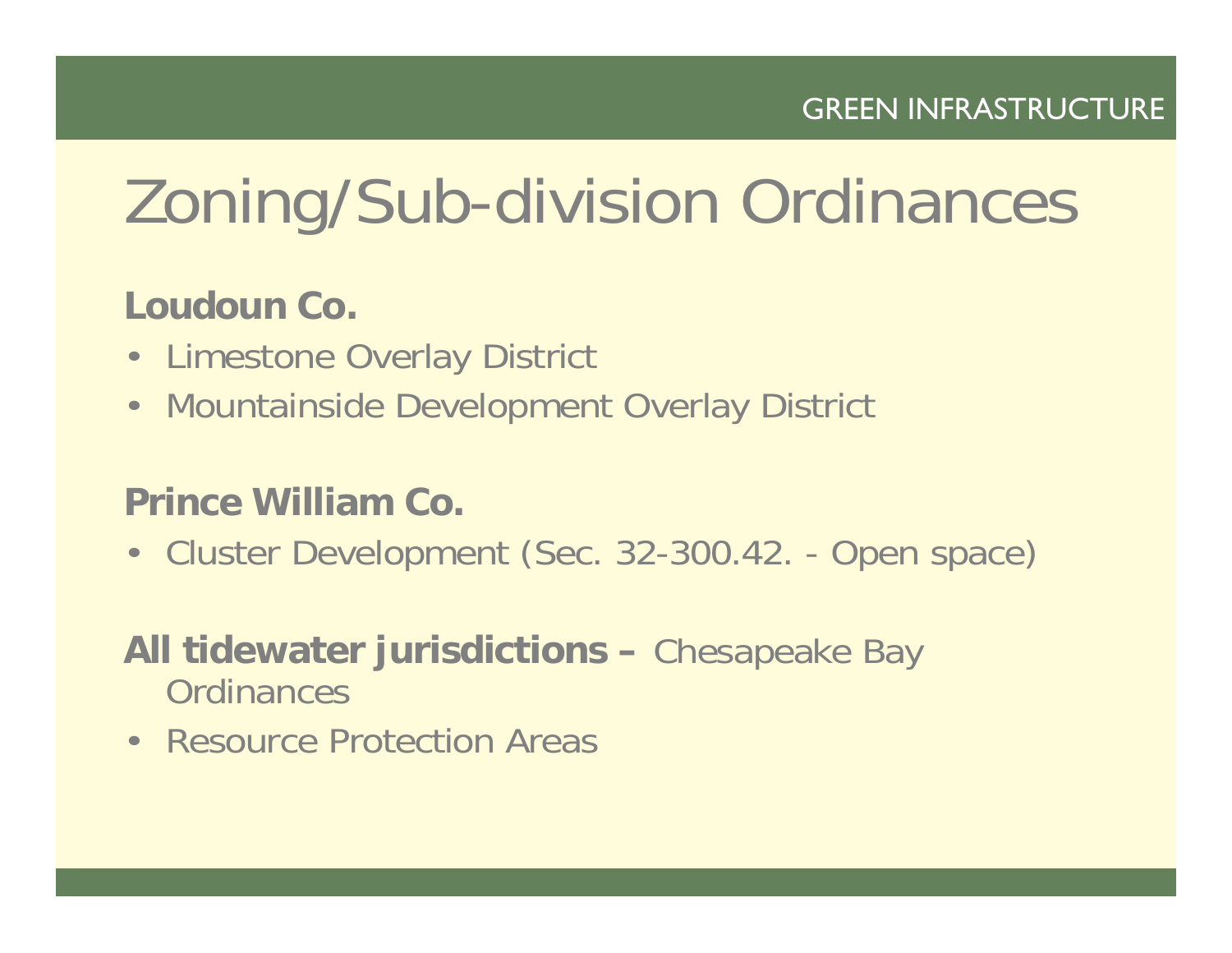## Open Space Plans

#### **City of Alexandria Open Space Plan**

- $\bullet$  Green Crescent connecting Holmes & Cameron Runs, Potomac River waterfront, and Four Mile Run
- • Open Space Priorities & Opportunities, 2004 – lists , prioritizes and assesses specific open space opportunities

#### **Loudoun Co. Parks, Recreation & Cultural Services Strategic Plan 2010 – 2015 (Draft)**

• Create and implement a plan for the acquisition, protection and accessibility of natural open space and resources in support of the County's green infrastructure policy

#### **Prince William Co. Parks, Open Space, & Trail Plan**

• Corridors Goal: Identify, protect and preserve environmental, heritage, and recreational corridors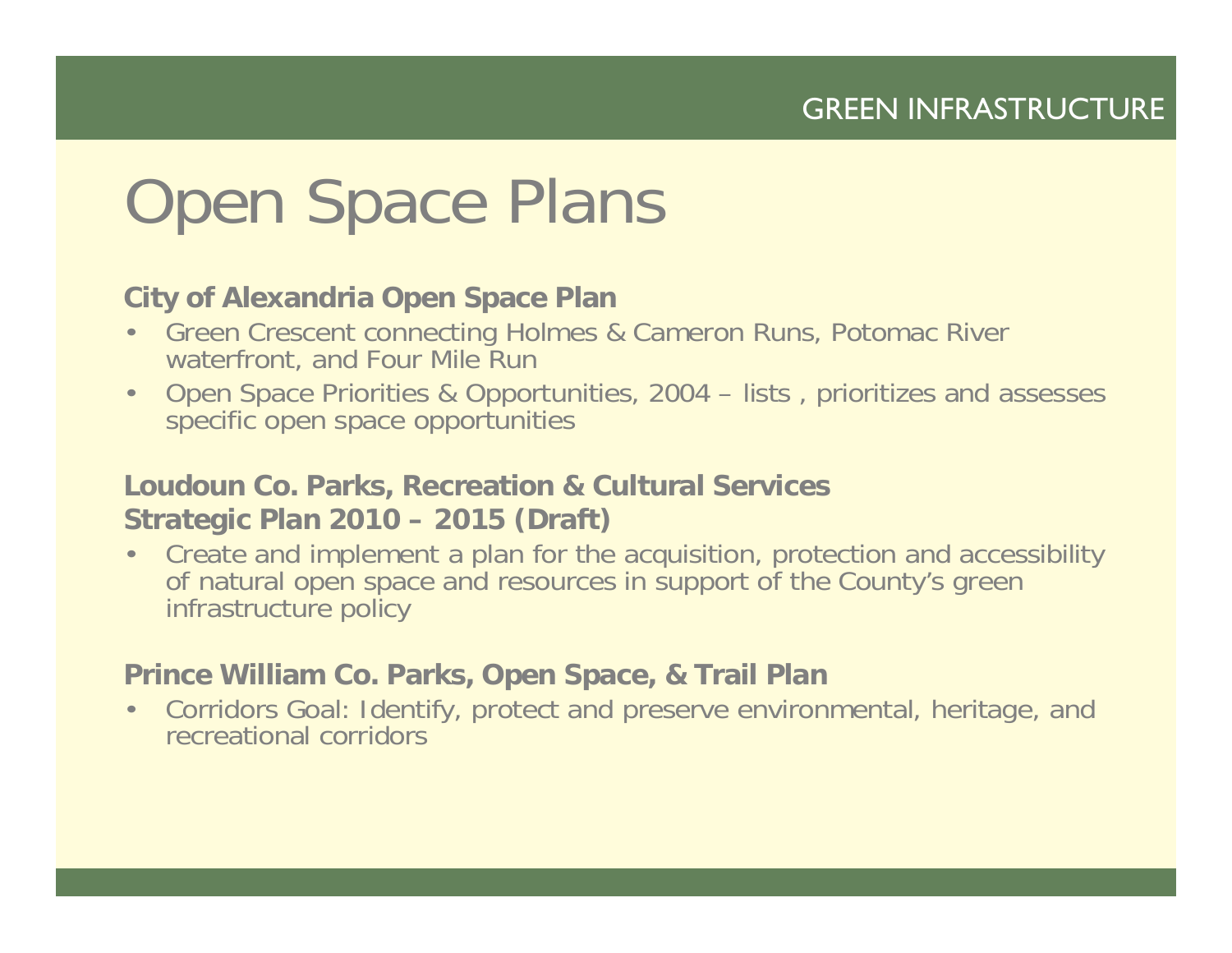## Watershed Plans

#### **City of Alexandria Master Plan Water Quality Supplement**

- •Recognizes wildlife & habitat fragmentation issues
- •Action items related to wildlife corridors

#### **Arlington Co. Watershed Management Plan & Watershed Management Programs**

- •Stream & riparian buffer restoration
- • Reduce stormwater impact on streams & buffers and associated wildlife habitat

#### **Fairfax Co. Watershed Planning & Implementation Programs**

- •Stream Protection Strategy
- •Watershed management plans for each watershed
- •Stream & riparian restoration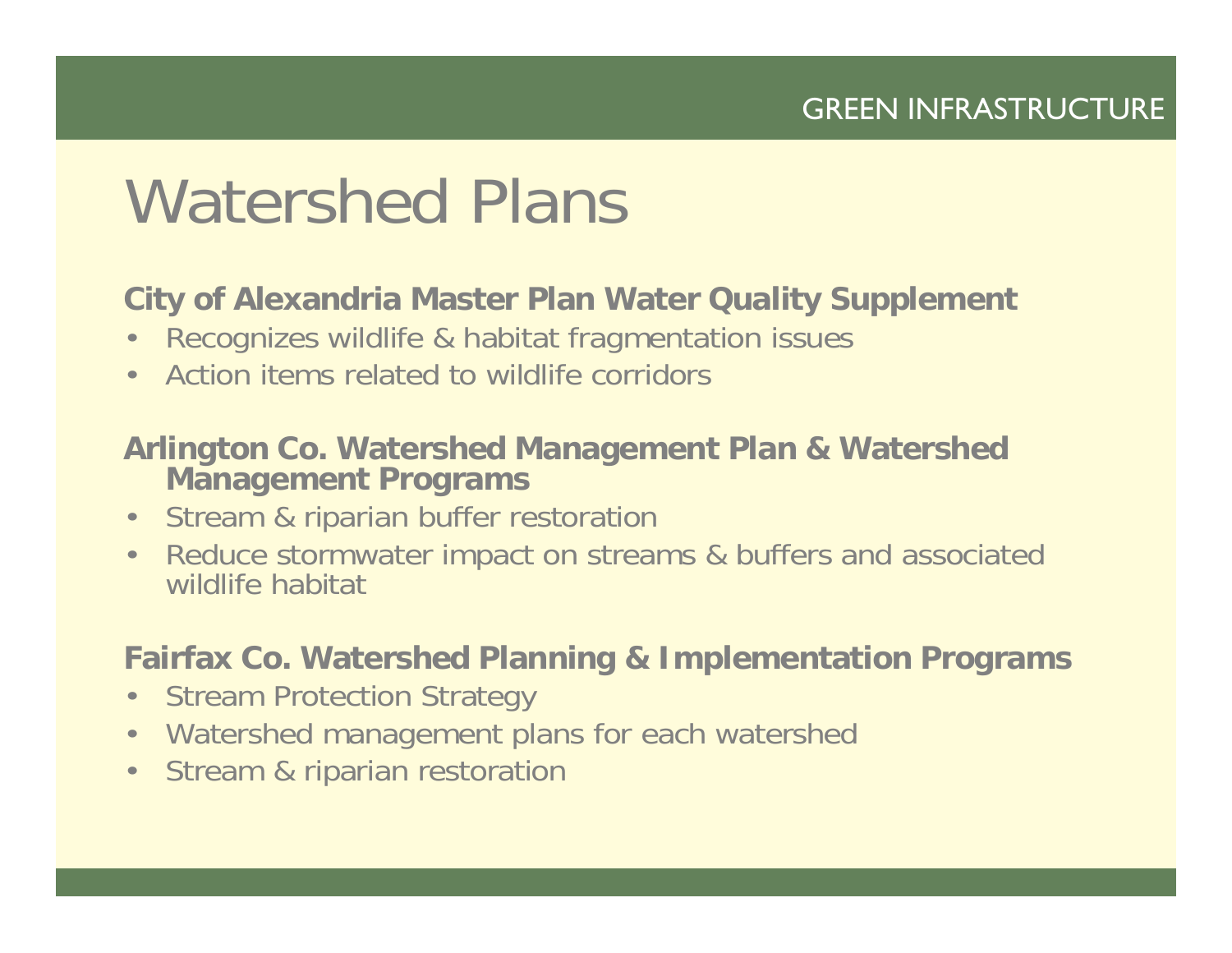## Urban Forestry Plans

### **Arlington Co. Urban Forestry Master Plan**

• Canopy goals: 40% o.a.; 50% suburban residential; 25% urban residential; 15% urban core

### **City of Alexandria Urban Forestry Master Plan**

• Recommends 40% canopy goal

### **Fairfax Co. Tree Action Plan**

• Ecosystem management approach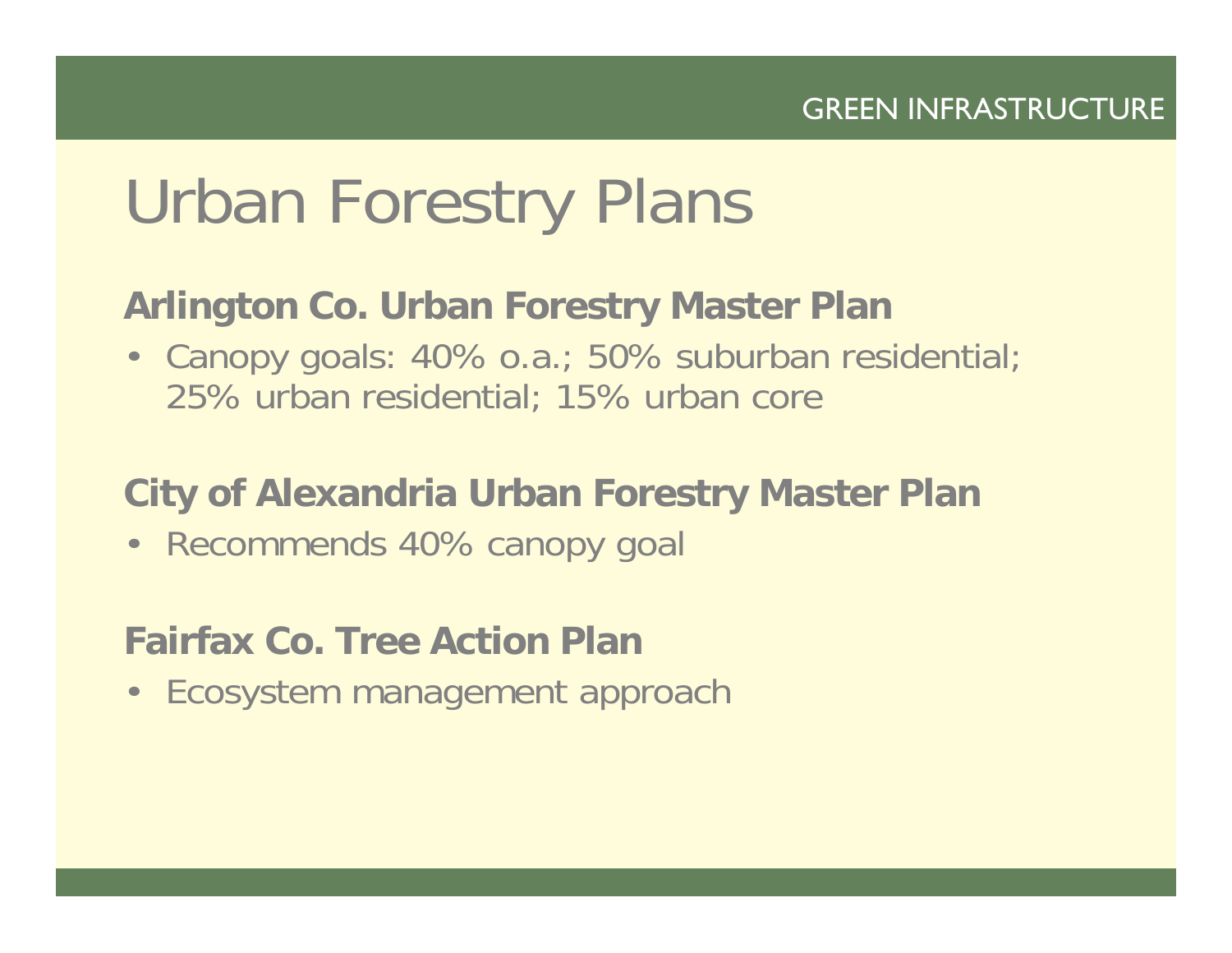## Natural Resource Plans

# **Arlington Co. Natural Resources Management Plan (Draft)**

- Zero loss of county natural lands
- Natural Resource Conservation Areas
- Arlington Co. Natural Resources Inventory

### **Fairfax Co. Natural Resources Management Plan**

- Green Infrastructure Model (FCPA) & Green Infrastructure Priorities Map
- Identify, characterize and map strategic wildlife corridors and develop protection strategies for them including acquisition and preservation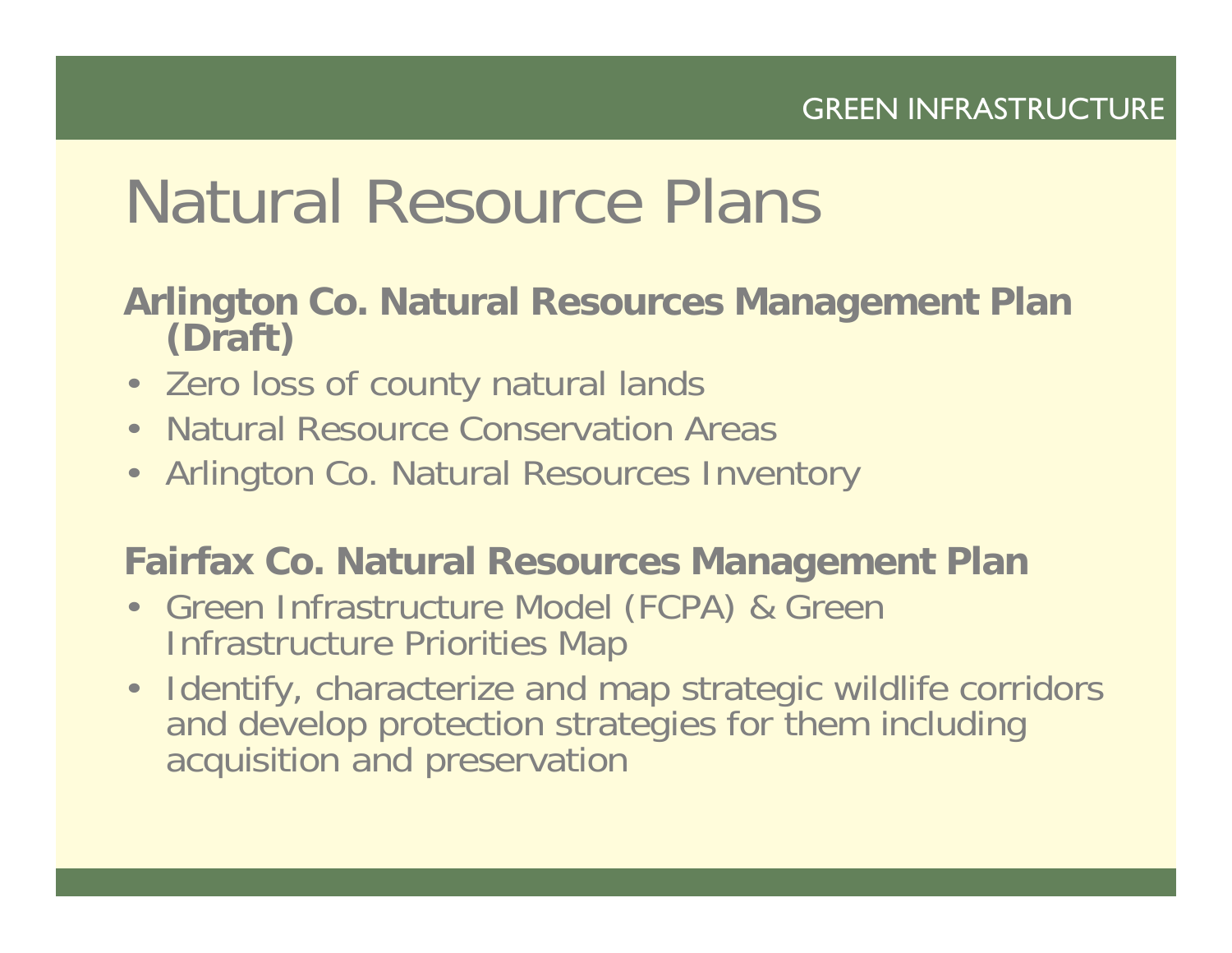## Cultural Resource Plans

### **Arlington Co. Historic Preservation Master Plan**

• Calls for identification of archeological sites

### **Loudoun Co. Heritage Preservation Plan**

• Calls for identification of individual sites, use of predictive techniques

### **Prince William Co. Cultural Resources section of Comprehensive Plan**

• Historic & Prehistoric Sensitivity Areas Map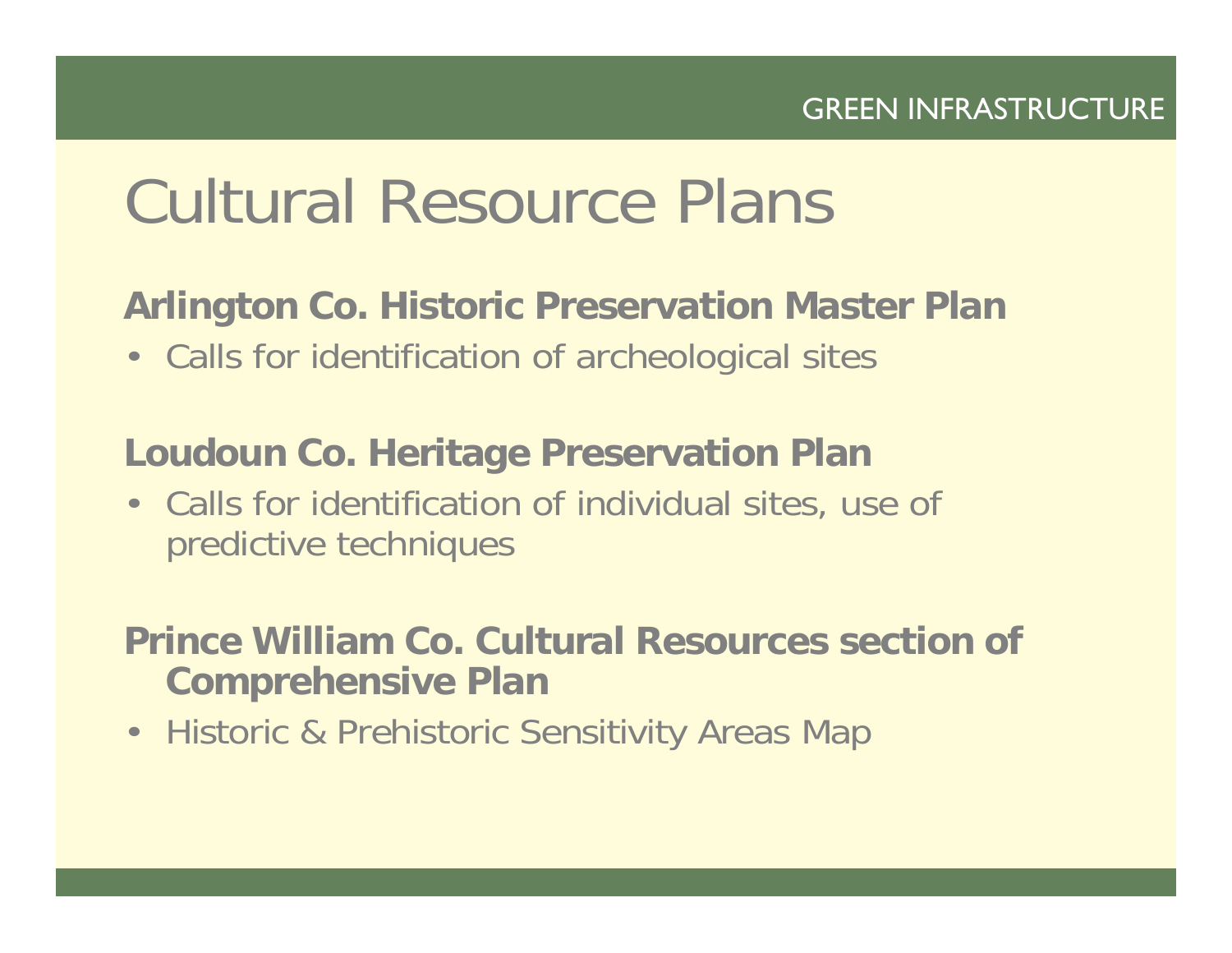## Trail Plans

#### **City of Alexandria Open Space Plan**

• Connect parks and open space w/ 15 miles of new trails over next 10 years

#### **Loudoun Co. Greenways & Trails section of Revised General Plan**

• Greenways and trails…will serve as a linking element in all policy areas to other components of the Green Infrastructure...

#### **Prince William Co. Parks, Open Space, & Trail Plan**

• A network of multi-use trails will connect residential areas with county, state, and national parks, forests, and wildlife management areas, as well as with places of cultural and historical interest…